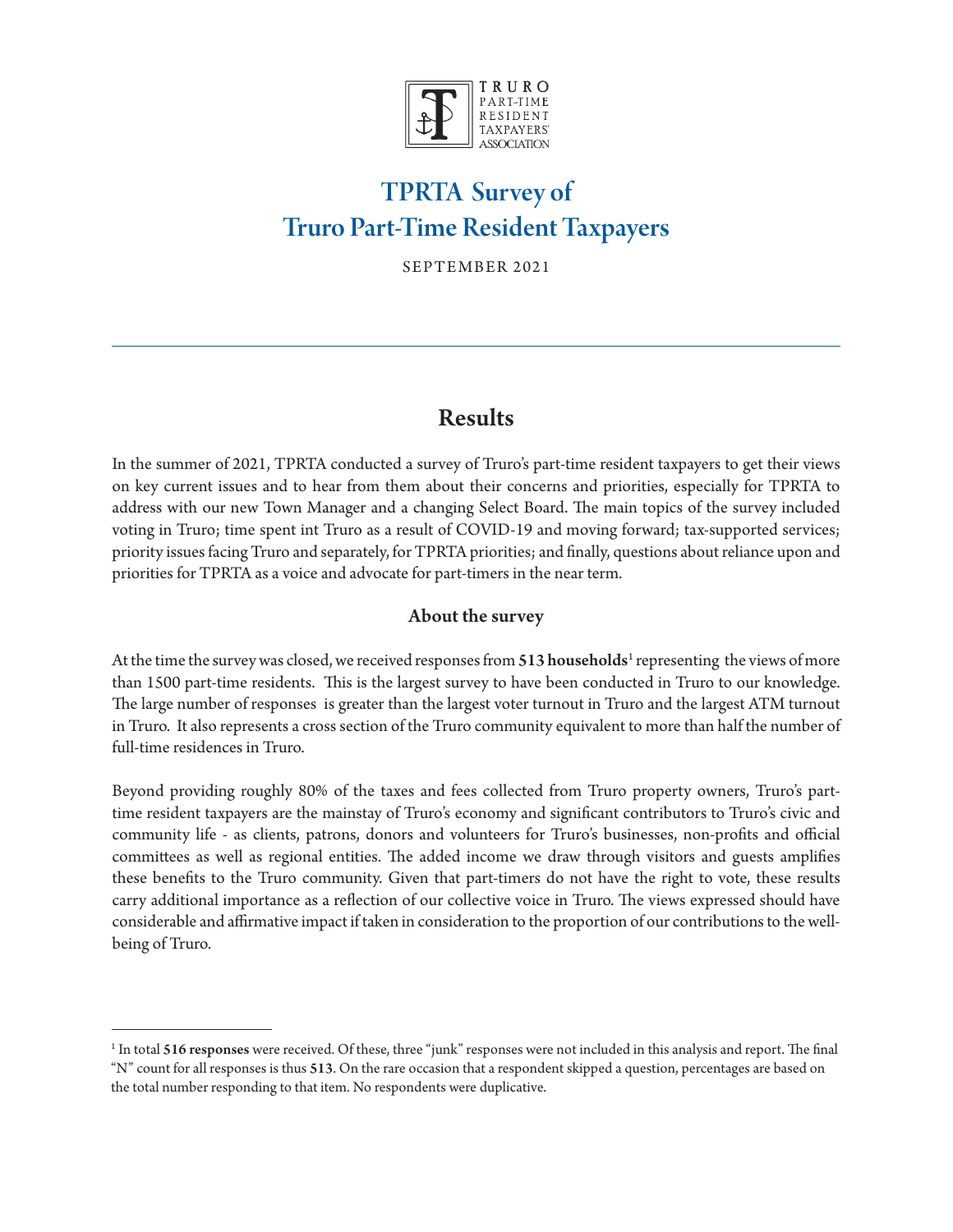## Highlights

## VOTING

While about 6% are currently registered to vote in Town, more than half indicate they would consider it if eligible. Comments indicate that part-time resident taxpayers want a formal say in Town matters that affect them.

## TIME IN TRURO

Truro part-time residents stay in Truro on two bases: either on a continuous basis (51%) or on a periodic basis (49% usually seasonal). About 18% reside in Truro on both bases. On average, "continuous" respondents spend 7 months a year in Truro, with some spending 12 months a year and some spending as little as 3 months a year. "Periodic" residents spend on average 14 weeks (3.5 months) a year in Truro, with as little as two weeks and as much 28 weeks (7 months) a year. This is a dramatic increase from 2018 survey results.

About 45% have increased their time in Truro as a result of the pandemic, about 25% have increased their time in Truro a bit, and about 30% have seen no change in the time they spend in Truro.

As the pandemic abates, nearly 67% expect little or no drop in the amount of time they spend in Truro. About 26% expect a moderate reduction, and under 7% anticipate a sharp reduction in their time here.

In other words, for the most part the increased time in Truro is not solely COVID-related and is likely to endure. These trends indicate that the presence of part-timers should bode well for businesses, trades, and organizations that rely on part-timers. This is excellent news for the local economy.

## PART-TIMERS' DEMOGRAPHICS

We wanted to understand a bit about the age and household sizes of respondents, to compare with census data. We learned that head-of-household age ranges from 39 years to 91 years of age, with the average age at just shy of 68 years of age. On average, the size of part-timers' households has grown since 2018, from 2 persons to 3 persons on average per household, with a larger range as well, from 1 person to 12 persons. Given the relative size of the part-time to full-time taxpayer base, this indicates that the community is likely to remain a mature community for the foreseeable future.

Notably, data on age of full-time residents tracks with part-timers' reported information.

## RESIDENTIAL TAX EXEMPTION

Since the RTE was adopted in 2017, we anticipated that part-timers would have accepted the fact of it in 2021 and would be largely concerned with capping the rate. So we phrased our question on that assumption. Our assumption was incorrect: While about 47% agreed that the maximum RTE rate imposed should be capped at 20%, only one single person expressed support or "acceptance" of the RTE as a policy or tax matter.

Only 15% think the RTE should not be rescinded fully and of those the vast majority think it should be capped at 10% or less. Nearly 75% agree that the Town should shift to reliance on needs-based alternative tax exemptions for tax relief applied on an equal basis to all taxpayers. Part-timers expressed strong support for tax relief options for those who truly need tax relief. They want the Town to justify the imposition of the RTE

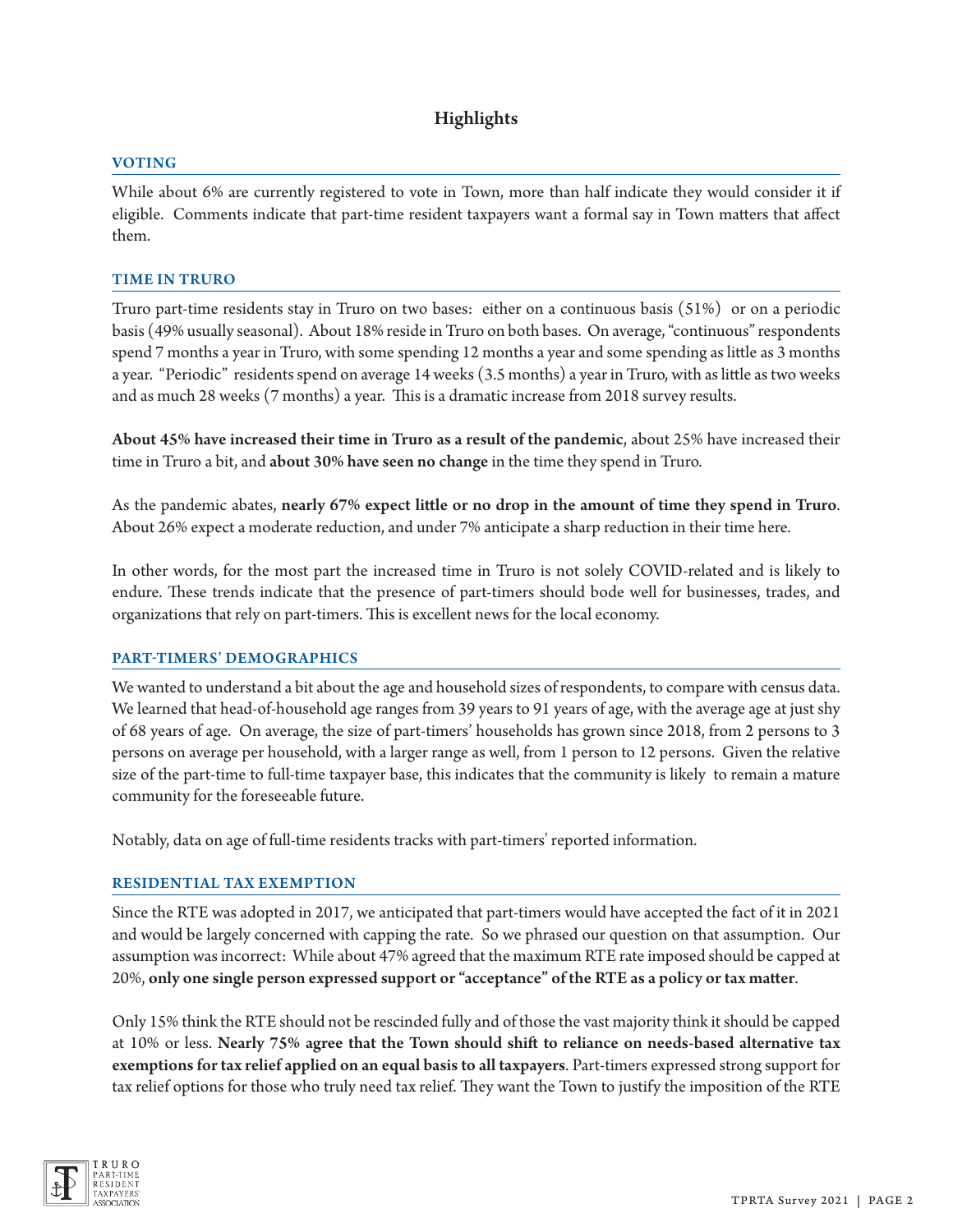on a "real needs basis" (rather than a "just because we can" basis) and to evaluate the full scope and costs of the RTE on the entire community, including the part-time community in Truro.

Opposition to the RTE is vehement and unabating among respondents. What they accept is, as one captured succinctly, the "futility of expecting changes in a system in which a tax is imposed upon taxpayers who have no vote on the matter – and where the residents who benefit continue to vote for the officials who make it happen. No one needs campaign finance when you have an RTE."

Of the comments received on this issue in response to numerous questions, many express a deep concern for the recent rhetoric of a few vocal Town voters at the 2021 ATM and some members of the Select Board that plainly expresses disdain and disrespect for part-time resident taxpayers, treats part-timers as a "bank" to fund an ambitious budget of the Town, and cynically does so knowing part-timers have no vote.<sup>2</sup> As one commenter noted "Economic power is what counts today, and that's the right to spend other people's money. The more you spend, the more powerful you are."

#### TAX-SUPPORTED SERVICES

Fewer than 6% reported using more Town services since the pandemic began in March 2020. Nearly 62% reported no increase in use of Town services since then, with the remainder indicating a minimal increase over typical use of Town services before the pandemic began.

As taxpayers, part-time residents are keenly aware of the steep rise in the town budget and in tax rates over the last decade. Respondents strongly agree with the proposition that big-ticket items - Police, Fire/ EMS, School and DPW - should be regionalized and/or placed on a cost-sharing basis. More than 70% supported this for all four services, with a range of 72% to 77% respectively for DPW, School, Fire/EMS and Police. Notably, no one disagreed with regionalizing school services though 19-20% had no opinion on regionalizing the School and DPW respectively. About 10.5% disagreed with regionalizing Police and Fire/ EMS. Irrespective of the details, regionalization is widely viewed as an effective tool to control costs and reduce Truro's budget and taxes.

The Chairman also stated that "through the click of a computer" the SB has determined that "some of the loudest opponents take advantage of other tax programs [at their primary residences, where they] …"pay no taxes." It is unimaginable that Town leadership tracks unidentified "opponents" clandestinely and evaluates their behavior elsewhere and out of context. This is just one of the corrosive hidden costs of the RTE.



 $^2$  Survey responses were obtained before the 2022 tax classification hearing where a 3-2 vote approved a 25% RTE rate, an increase of 5 percent. See the [Select Board \(SB\) meeting of 8/24](http://trurotv.truro-ma.gov/CablecastPublicSite/show/5043?channel=1) and the thoughtfu[l Principal Assessor's presentation.](https://www.truro-ma.gov/sites/g/files/vyhlif3936/f/uploads/fy22_tax_classification_hearing_preso_public_final.pdf) The SB Chair suggested that the average cost of the increase from 20% to 25% was "the price of a dinner for four" notwithstanding that the average cost of the full 25% RTE is considerably higher and that the gap is quite large between the tax increase parttimers pay (e.g., \$245 tax shift at average assessed value) and the tax savings full-timers receive - regardless of need - at that same value point (\$1,003), for a difference of \$1,248 for properties at the average FY**22** assessed value of \$699,911. Forty percent (40%) of qualified recipients have properties above the average assessed value.

The hearing showed a lack of mutuality and consideration of the full community: while part-timers acknowledge and support needs-based means of providing tax relief for full-time residents, the majority on the SB at best dismissed part-timers' legitimate concerns.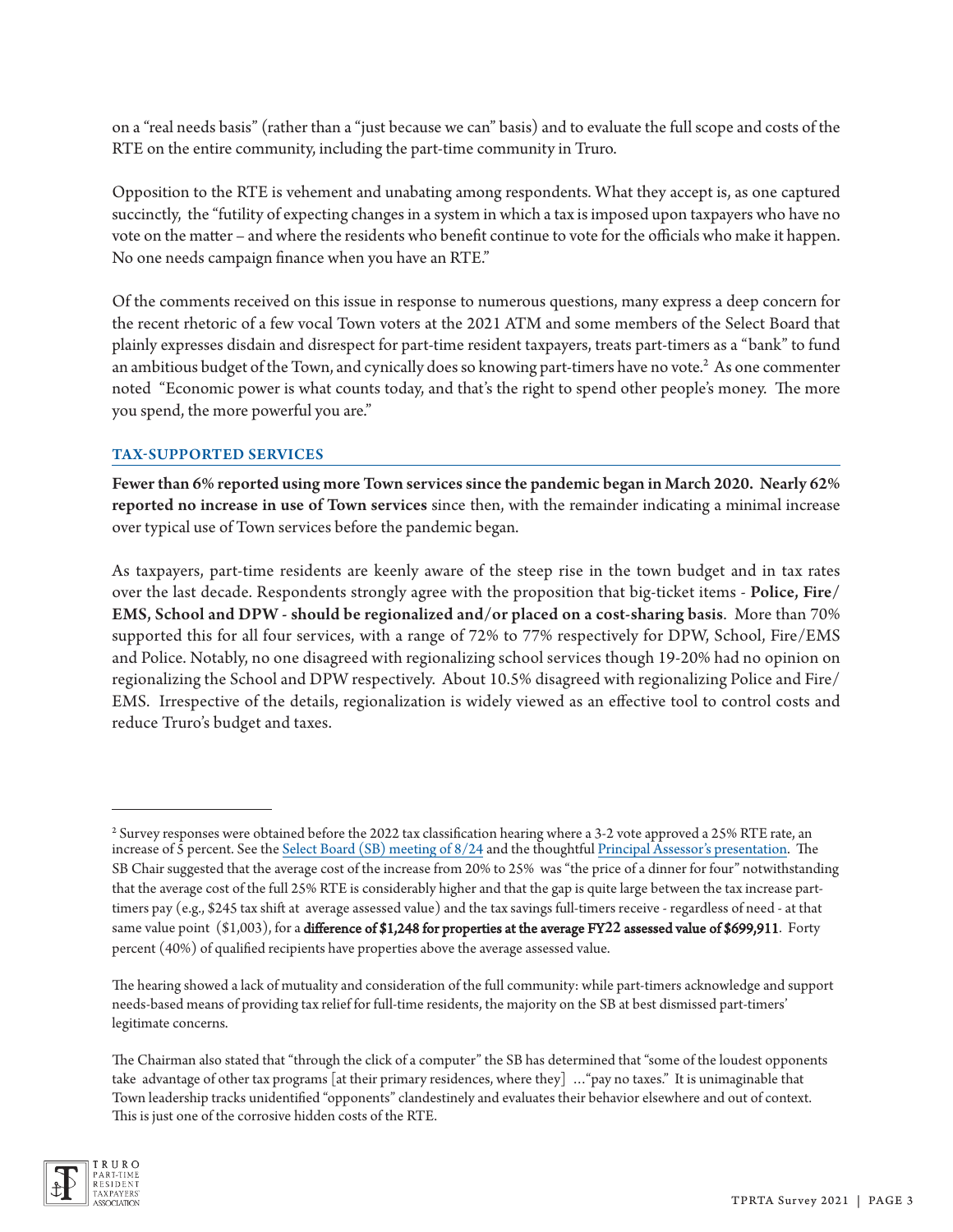#### TOWN PRIORITIES FOR FY**22**

These include an array of topics for the Town and for TPRTA to focus on. Highest priority for the Town was identified for protecting ground and drinking water quality; preserving the rural character of Truro; addressing myriad impacts of climate change on the local environment; and as noted above, elimination of the RTE and assurance of fairer tax policies. Moderate priority was linked to developing work force and market rate housing that is affordable, but low priority was given to subsidized (40B) housing, bike safety and sewering of Route 6, which received the lowest priority rankings of all.

Comments illuminated the basis for lower ranked items: respondents agree that market rate housing and workforce housing are important and needed, but believe that subsidized housing does not serve enough Truro residents and instead makes housing available to members of other communities, exacerbating the underlying problem of an already poor job market for those who currently live here. For many reasons respondents oppose sewering Rt 6 and Rt 6A**,** including massive cost, serious environmental impact and the certain increase in suburbanization and over-development that sewering will trigger. They instead encourage (and applaud) the Town's elimination of cesspools, recommend strengthening septic requirements for wells, and urge the Town to seek regional solutions to meet 40B housing guidelines due to the limited land area available for development in Truro.

Comments further suggest that Truro's rural character and natural beauty *are* the basis for Truro's "microeconomy" and that efforts to over-develop through high-density housing projects or high-intensity industrial projects will undermine the local seasonal economy without the possibility of developing a viable year-round economy. In other words, as one comment notes "overdevelopment affords the worst of both worlds to Truro."

#### TPRTA PRIORITIES FOR FY**22**

TPRTA should continue to serve an advocate for part-time resident taxpayers according to 91% of respondents, and not to become an information-only organization. As one commenter noted with respect to TPRTA serving as a voice for part-timers, "If you don't do it, who will?" Nearly 80% of respondents believe that TPRTA communicates with part-timers at the right frequency and level of detail. Roughly 8% would like more frequent contact.

Because TPRTA holds itself to being a fair-broker for the entire community and to communicate facts and views with honesty and integrity, we wanted to ascertain if respondents think that we have achieved that goal. We asked respondents to indicate which of 10 communications platforms they rely upon for useful information about Truro. Overwhelmingly, 85% of respondent rely upon TPRTA's e-newsletters, web postings and emails. In comparison, 44% rely on the Town website for useful information on Truro.

While the *Provincetown Independent* is most relied upon as a news media outlet (54%), many commenters noted they do not rely upon it for editorial opinions and for "news" on "hot topics" such as affordable housing and water quality, where the paper's bias is transparent and its reports are viewed as misleading. Rather, the *Independent* is relied upon for events calendars, reports on cultural activities, and local items of interest. Comments suggest that the *Provincetown Banner* is viewed as more even-handed on controversial matters. Notably, social media are not a major source of useful information about Truro to respondents, counter to larger online news trends.

Respondents want TPRTA to continue to express their priority views and to educate and inform all citizens and officials on these matters in an accurate and fair manner accordingly.

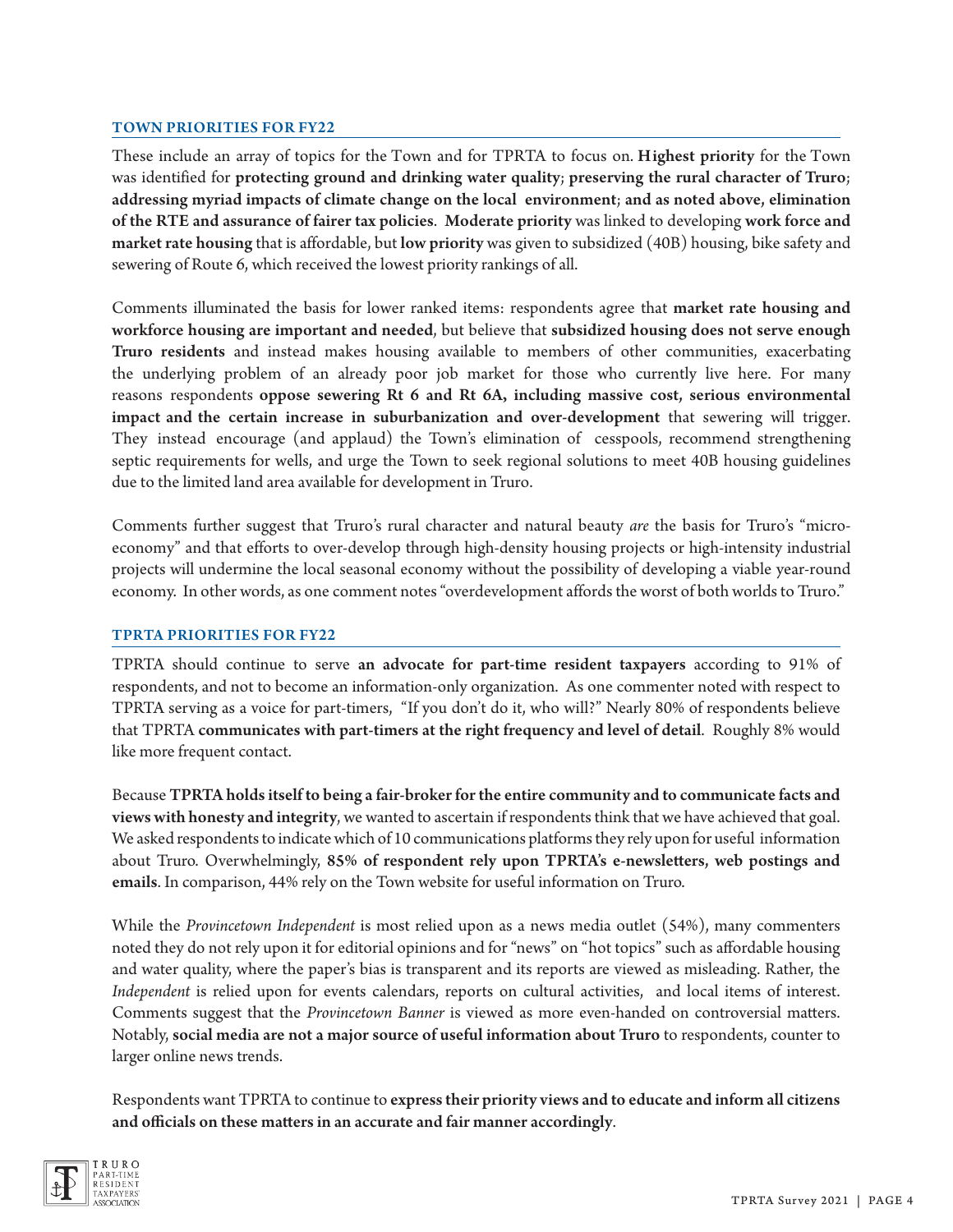#### OTHER ISSUES OF CONCERN

The survey asked for views on "most important issue" facing Truro that is "receiving too little attention and/or funding from the Town?" and for views on "other issues of concern." In addition to re-emphasizing the priorities and views reflected above, we received an additional 247 comments on these questions. Essentially, most additional comments reflected particular emphasis to these additional topics noted below (listed as of equal importance, quotes here capture multiple comments in a succinct way):

- Reducing taxes noting that "Taxes have doubled in the last seven years and the Select Board continues to spend."
- Budget reductions especially for capital projects and senior staff salaries which are viewed as "excessive for the smallest town on the Cape."
- Overdevelopment "especially since Truro is the last rural Cape town"
- "Housing that's affordable" especially for "seasonal workers and for the next generation of Truro residents."
- Take regionalization seriously "it is the future for the Outer Cape."
- Broadband for all homes and businesses "it is the best hope for Truro's resilience, every way."
- Protect Truro's ponds and woods, not just its beaches "Pond management and safety affects so much of life in Truro" and "Tree removal by property owners and power companies is accelerating without understanding what trees do for the environment, for tourism and for our spirit."
- Protecting the marine ecosystem/developing aquaculture To mitigate degradation of the marine ecosystem resulting from "devastation of fish population by seals, ever increasing threat of sharks" and the "promise of local aquaculture as a food source and as a local trade."
- Water Protection "Water! It's what allows us to live here. Without clean, potable groundwater Truro will wither. If we move to systems like in other parts of the Cape our tax burden will become unsustainable. It is the most precious thing we have and MUST BE PROTECTED." (commenter's emphasis)
- Eliminating or gradually phasing out the RTE / finding better alternatives for tax relief "Voters give the Town permission to tax themselves, but part-time residents do not; the voters do that, too. Who can really think this is fair or right?"
- Greater respect for and appreciation of the contributions of part-time residents in every level and aspect of Truro life, "particularly important to hear this from the Select Board" which "exacerbates a climate of disrespect and divisiveness" through "mean-spirited remarks."

## **CONCLUSIONS**

Part-time resident taxpayers responded in large numbers (513) to this survey, with a nearly 30% response rate. This is exceptional for public surveys, which typically garner a 2-3% response rate. This is also larger than the number of voters who participate in elections for Town officials and more than double the number who vote at All Town Meeting.<sup>3</sup>

Part-time resident taxpayers have increased the time we spend in Truro without proportionately increasing our use of Town services. We have become an increasingly large and continuous presence in Truro, bolstering business, cultural organizations, non-profits and the Town with support as clients, donors, patrons, volunteers, and - as full-time taxpayers.

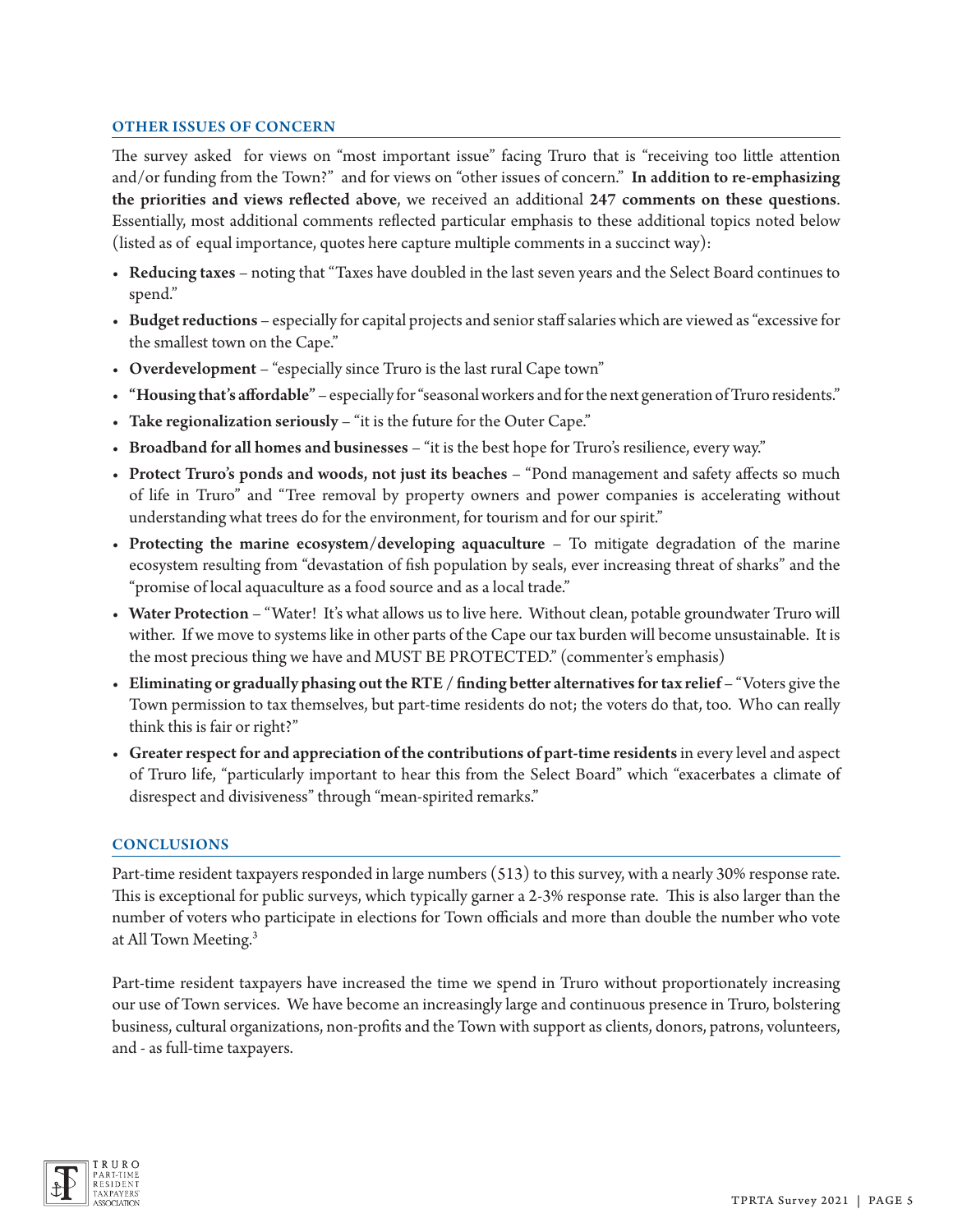Responses to both closed and open-ended questions indicates that part-timers are aware of and paying attention to the central issues facing Truro and want TPRTA to continue to work with Town officials and the community as a whole on these matters. Combined with a continuing commitment and desire among us to live as one community with our full-time neighbors, we see most of our interests as mutual and overlapping and seek ways to cooperate to the benefit of all.

The priorities and most pressing issues of importance to part-timers are focused on preserving the rural character and natural beauty of Truro for its own sake and because it is the engine of the local seasonal and tourist economy. We recognize the challenges of living here full-time and simultaneoulsy recognize that Truro has never had a thriving micro-economy and can never have one; for this reason, we urge far more serious action regarding regionalization of big-ticket items. Likewise, Truro is not a good candidate for high-density cluster development because of its rural infrastructure, the predominance of federal land within Town limits, and the unsustainablity of the rate in budget and tax growth in the past decade.

At the same time, part-timers want a real say in how we are taxed and how the Town operates. The unwavering opposition to the RTE four years after its adoption is telling - it is not going away. Simply blowing over or forcing the majority of the taxpayers in Truro to live with it against their will is a strategy that will fail - and without cooperation, consideration and compromise - will fail in unexpected ways. It further begs the question of whether the Selectboard considers part-time resident taxpayers to be their constituents or merely to be the Town's "bank." This in turn makes obvious the central underlying question: since we are part - and a majority part - of the community for which the Selectboard is responsible, will that body listen to the majority of Truro's residential taxpayers on this contentious matter? Or will it continue to vilify and alienate the majority of Truro residents with punitive and distorted rhetoric to justify adherence to a controversial policy when we can achieve the same goal in better ways?

The people of Truro for the most part are at peace with their neighbors. Leadership must encourage and sustain a community that works together for the good of all who call Truro home.

In the meanwhile, TPRTA will continue to do all we can to be informative, cooperative and effective voices on the many other issues facing Truro's entire community, full- and part-timers alike.

## For questions or comments, please contact tprta@tprta.org. Thank you!

[https://www.truro-ma.gov/sites/g/files/vyhlif3936/f/news/truro\\_2021\\_ate\\_final\\_results.pdf](https://www.truro-ma.gov/sites/g/files/vyhlif3936/f/news/truro_2021_ate_final_results.pdf) Truro also reports that 197 voters attended 2021 ATM. See Article 18 notes for vote count. [https://www.truro-ma.gov/sites/g/files/vyhlif3936/f/pages/06262021\\_atm\\_actions\\_signed.pdf](https://www.truro-ma.gov/sites/g/files/vyhlif3936/f/pages/06262021_atm_actions_signed.pdf)



<sup>&</sup>lt;sup>3</sup> The Town of Truro reports that 207 voted in Town elections in 2021.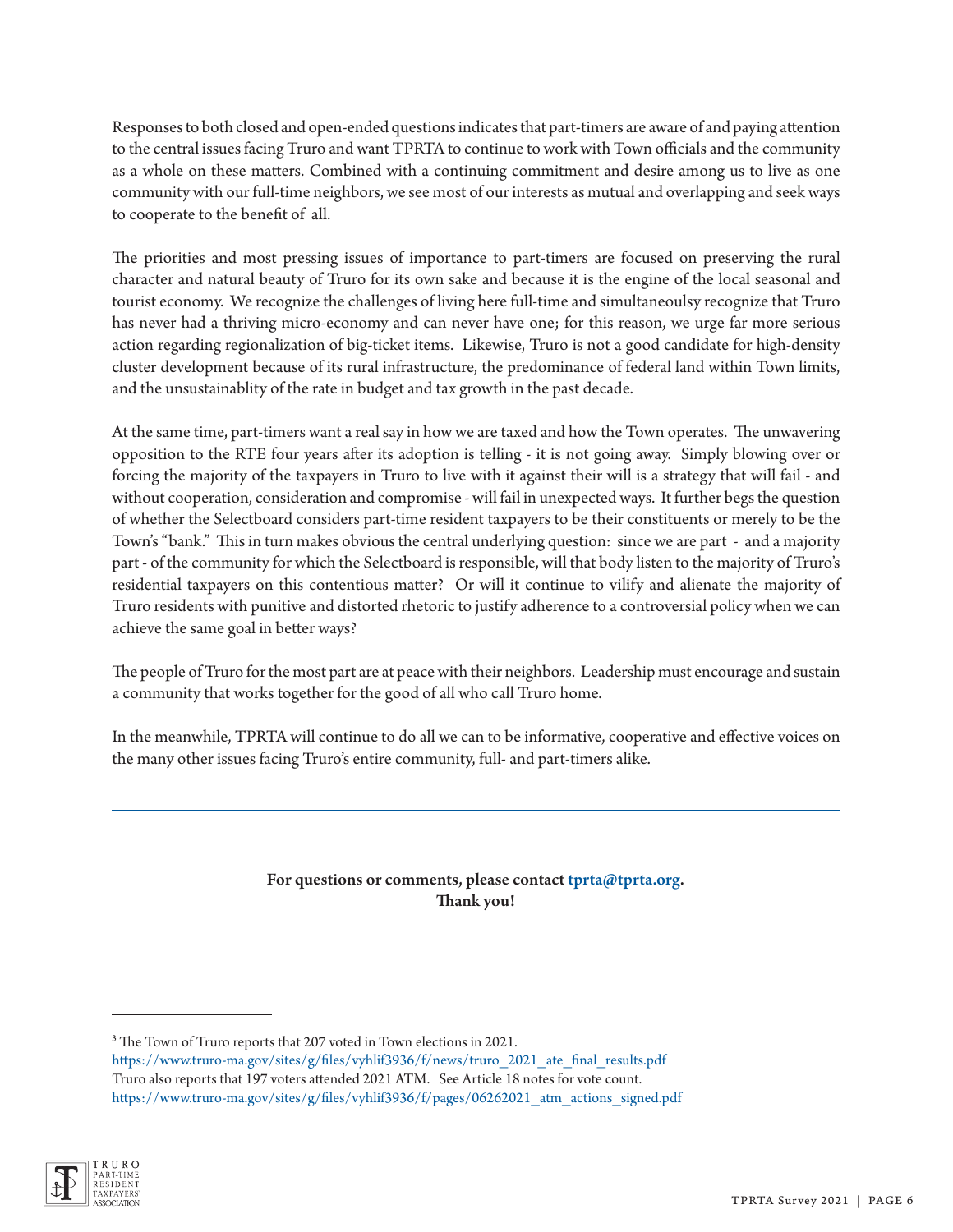## TPRTA Survey of Truro Part-Time Resident Taxpayers Details and Results

#### ABOUT RESPONDENTS

Q1. About You (to allow us to confirm you are a Truro part-time resident taxpayer)

100% or respondent provided information confirming they are Truro part-time residents.

#### VOTING IN TRURO

Q2. Are you registered to vote in Truro at this time?

YES: 5.85% NO: 95.15%

Q3. If no to Q2, would you or another member of your household register to vote in Truro, if eligible?

YES: 51.83% NO: 48.17%

#### TIME SPENT IN TRURO

Q4. Since March 2020, how much TOTAL time have you spent in Truro (# Weeks total or # Months total)?

> If spending time periodically: Average = 14.92 Weeks – 48.71% of respondents If spending time continuously: Average = 6.94 Months – 51.29% of respondents

NOTE: Of these reported above, if spending time continuously + periodically: Average = 7.12 Months – 18.42% of respondents

Q5. Are you spending more time in Truro as a result of the COVID-19 pandemic?



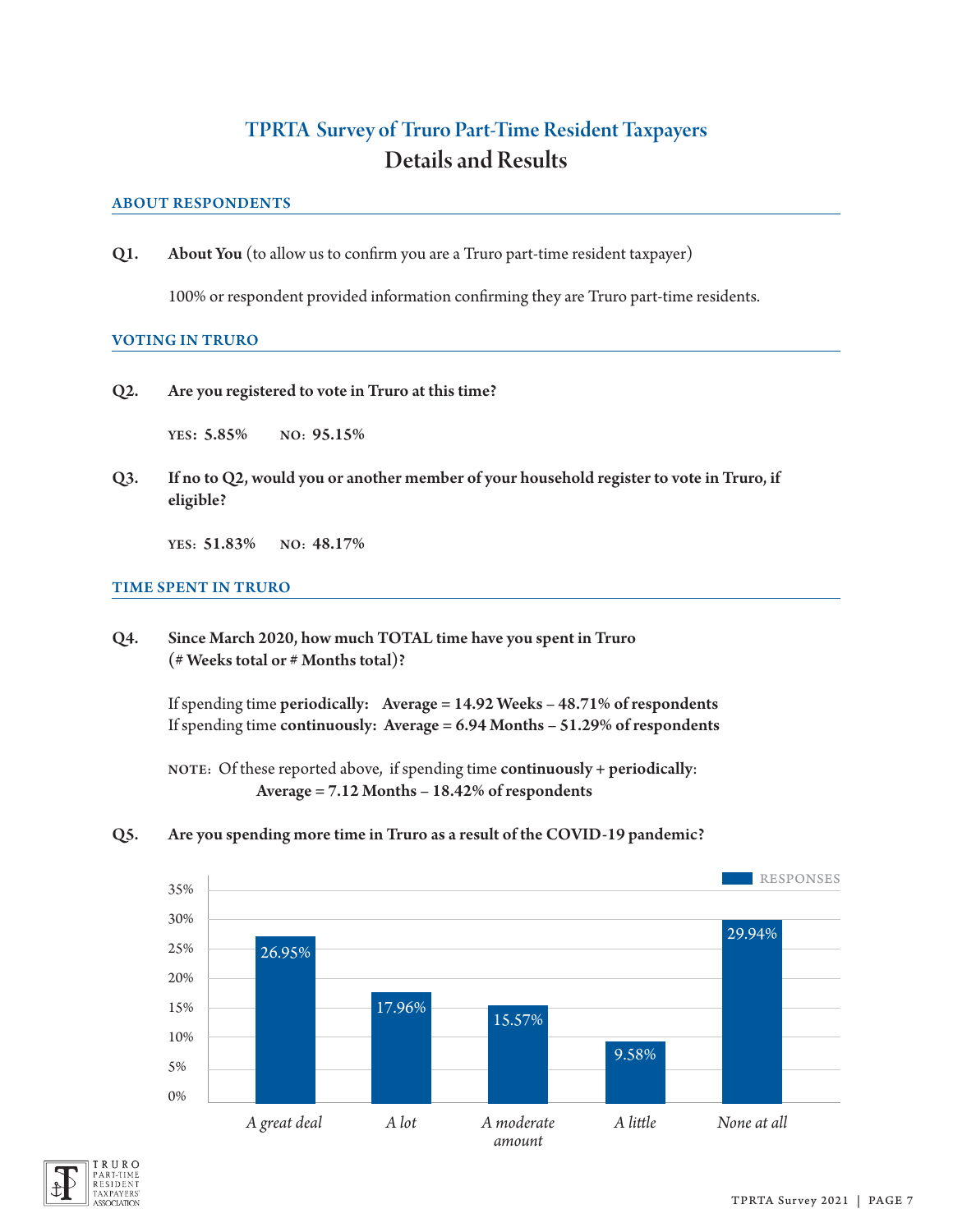

## Q6. As the pandemic abates, do you expect your current time in Truro will drop?

## Q7. How many persons in your Truro household does this response cover?

| One  11.11%         |  |
|---------------------|--|
|                     |  |
| Three8.19%          |  |
| Four or more 12.87% |  |

The reported range is from 1 to 10 persons per household; the mode was 2 persons per household and the average was 3.1 persons per household.

## Q8. What is the age of the head of household in your Truro home?

| Maximum age91 |  |
|---------------|--|
|               |  |
|               |  |
|               |  |

## RESIDENTIAL TAX EXEMPTION

Q9. I have accepted the RTE tax shift onto part-timers at the current 20% level and believe that should be the maximum imposed.

| <b>Strongly Agree</b> | Somewhat Agree | No Opinion/DK | Somewhat Disagree Strongly Disagree |        |
|-----------------------|----------------|---------------|-------------------------------------|--------|
| 29.81%                | 17.39%         | 13.04%        | 13.04%                              | 26.71% |

87 additional comments received - See Highlights, above.

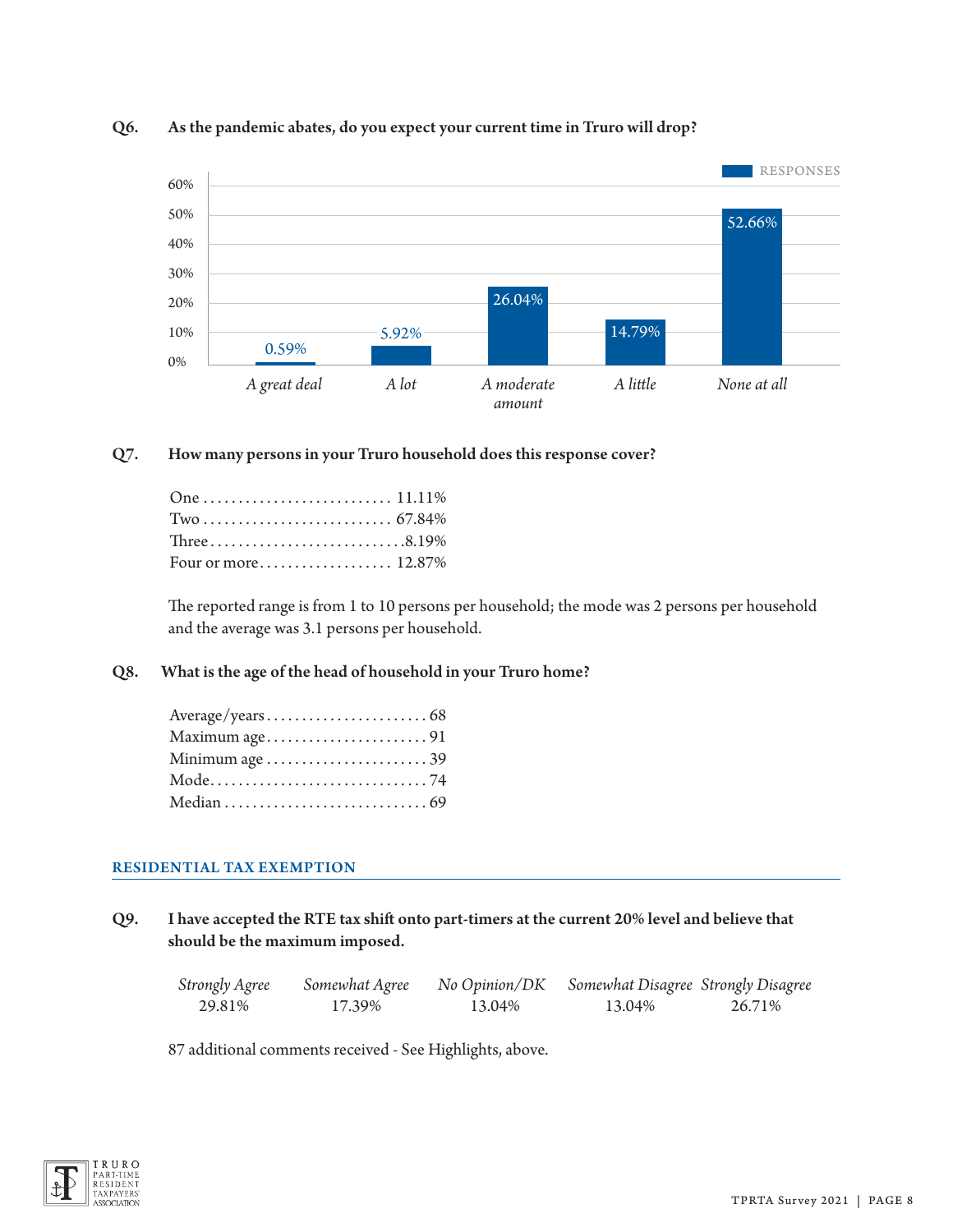#### Q10. The Select Board should rescind the RTE for FY22

| Strongly Agree | Somewhat Agree | No Opinion/DK | Somewhat Disagree Strongly Disagree |      |
|----------------|----------------|---------------|-------------------------------------|------|
| 43.53%         | 17.06%         | 23.53%        | 8.02%                               | 7.6% |

Q11. The Select Board should shift to reliance on needs-based alternative tax exemptions for tax relief applied on an equal basis to all taxpayers.

| Strongly Agree | Somewhat Agree | No Opinion/DK | Somewhat Disagree Strongly Disagree |       |
|----------------|----------------|---------------|-------------------------------------|-------|
| 53.25%         | 20.71%         | 21.89%        | 2.37%                               | 1.78% |

#### TAX-SUPPORTED SERVICES

Q12. Given changing tax demography, the Town of Truro should proactively work with neighboring Towns to regionalize and cost-share big-ticket items such as:

|               | Strongly Agree | Somewhat Agree | No Opinion/DK | Somewhat Disagree Strongly Disagree |       |
|---------------|----------------|----------------|---------------|-------------------------------------|-------|
| POLICE        | 45.03%         | 32.16%         | 12.28%        | 9.36%                               | 1.20% |
| FIRE/EMS      | 44.44%         | 32.75%         | 12.28%        | 8.19%                               | 2.34% |
| <b>SCHOOL</b> | 54.12%         | 21.78%         | 19.41%        | 4.71%                               | -     |
| <b>DPW</b>    | 42.35%         | 29.41%         | 20.00%        | 5.88%                               | 2.35% |



#### Q13. Did your household use more Town services since March 2020 than you typically do?

| A great deal | A lot | A moderate amount | A little | Not at all |
|--------------|-------|-------------------|----------|------------|
| 0.59%        | 4.71% | 10.59%            | 22.94%   | 61.18%     |

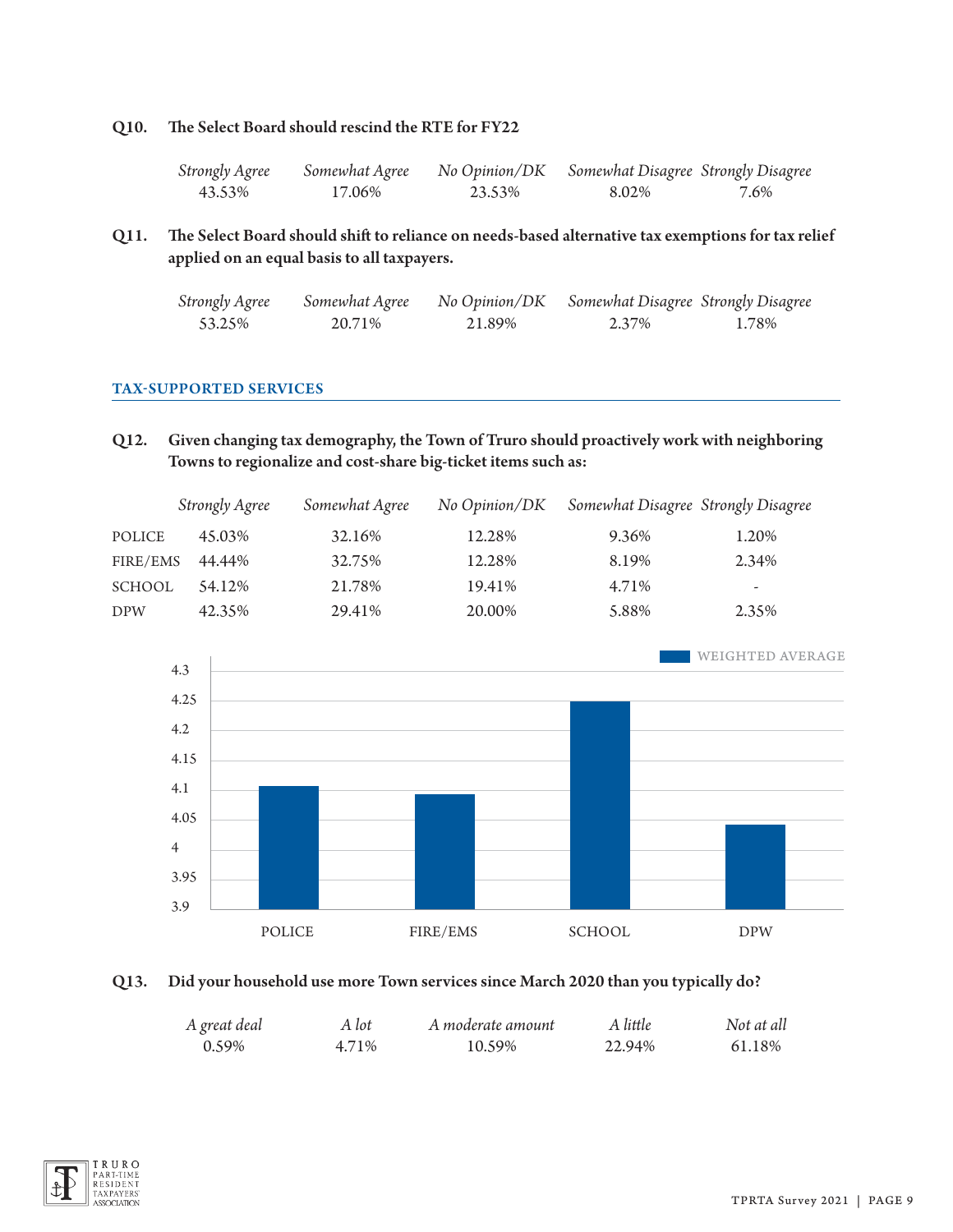#### PRIORITIES

#### Town Priorities

Q14. Please rank the importance and priority of the following issues facing Truro:  $(7 =$  highest priority; 1 = lowest priority = 1; 0 = NOT a priority)

For simplification of results, ranks are grouped as follows  $5-7 = HIGH$  priority | 4 = MODERATE priority | 1-3 = LOW priority

|                                 | <b>HIGH</b>              | <b>MODERATE</b> | LOW                   |
|---------------------------------|--------------------------|-----------------|-----------------------|
| Ground/Drinking Water Safety    | $63.52*$                 | 8.81            | 27.58                 |
| Preserve Rural Character        | 52.59*                   | 12.99           | 34.96                 |
| Environment/Climate Impacts     | $49.34*$                 | 13.16           | 37.50                 |
| Bike Safety/Town Roads          | 40.89                    | 11.95           | $47.18**$             |
| Work Force/Market Rate Housing  | 35.30                    | 26.14           | 38.56                 |
| Affordable (Subsidized) Housing | 34.65                    | 18.15           | $46.40**$             |
| Sewer Route 6                   | 34.74                    | 9.68            | 55.48**               |
|                                 | * Three HIGHEST priority |                 | Three LOWEST priority |

## TPRTA Priorities

#### Q15. TPRTA should continue to advocate for part-time residents' interests and concerns.

| Strongly Agree | Somewhat Agree |       | No Opinion/DK Somewhat Disagree Strongly Disagree |   |
|----------------|----------------|-------|---------------------------------------------------|---|
| 91.22%         | 7.81%          | 0.58% | 0.58%                                             | - |

39 Comments received

#### Q16. TPRTA should emphasize information-exchange over advocacy about part-timers' concerns.

| <b>Strongly Agree</b> | Somewhat Agree | No Opinion/DK | Somewhat Disagree Strongly Disagree |        |
|-----------------------|----------------|---------------|-------------------------------------|--------|
| 15.58%                | 12.94          | 22.35%        | 37.65                               | 11.18% |

#### Q17. TPRTA communicates with its members at the right level of information and frequency.

| <b>Strongly Agree</b> | Somewhat Agree |        | No Opinion/DK Somewhat Disagree Strongly Disagree |   |
|-----------------------|----------------|--------|---------------------------------------------------|---|
| 17.54%                | 59.65%         | 14.82% | 8.19%                                             | - |